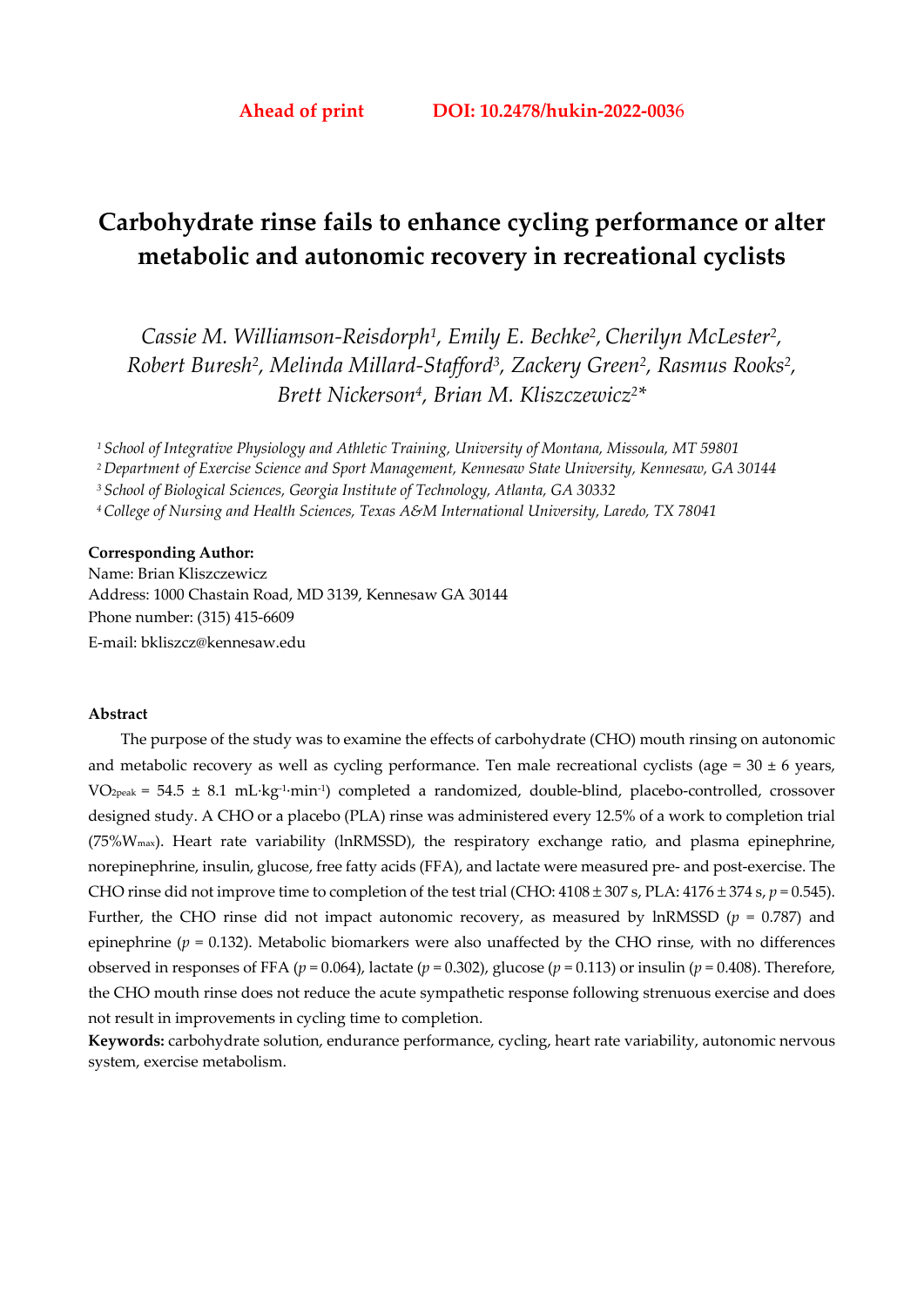#### **Introduction**

The use of a carbohydrate (CHO) mouth rinse as an ergogenic aid has become a considerable interest in sports nutrition research (Jeukendrup et al., 2013; Pottier et al., 2010; Rollo et al., 2010). Compared to traditional CHO drink ingestion, rinsing protocols may provide comparable performance improvements during endurance exercise (Pottier et al., 2010). A landmark study conducted by Carter et al. (2004) demonstrated a CHO rinse (6.4% maltodextrin solution) elicited a 2.9% improvement in a cycling trial of endurance trained cyclists. These findings have led to an increased popularity of CHO rinsing as a supplementation strategy in endurance sports, especially in those in which athletes experience gastrointestinal distress with CHO ingestion (Jeukendrup et al., 2013). However, several follow-up studies reported equivocal findings in performance improvements using a CHO rinse, with most positive findings occurring in endurance exercise of approximately one-hour in duration (Carter et al., 2004, 2016; James et al., 2017; Pottier et al., 2010). Furthermore, whether CHO rinsing provides residual benefits in subsequent exercise bouts or recovery from exercise is currently unknown. Specifically, the acute exercise recovery period is important in athletics and competition due to its influence on an athlete's overall recovery status and readiness to perform (Stanley et al., 2013).

Currently, the physiological mechanisms by which a CHO rinse improves performance are not entirely clear. One proposed mechanism is that CHO in the rinse acts upon receptors in the oral cavity, stimulating brain regions associated with rewarding stimuli (Chambers et al., 2009; Jeukendrup et al., 2013). The initiation of a motor command from the brain mediates autonomic nervous system (ANS) activity, alters central command, and may thereby influence physiological responses and attenuate fatigue (Chambers et al., 2009). The potential alterations of ANS activity could impact metabolic fluctuation of lipolysis and glycogenolysis through heightened sympathoadrenal activity (Farrell et al., 2011; Lafontan and Langin, 2009).

Research on the metabolic and performance effects of CHO rinsing during a bout of exercise has been conducted; however, the autonomic effects extending into the recovery period immediately following exercise remain unexplored. HRV has been utilized recently to assess recovery from exercise (Gifford et al., 2018). Moreno et al. (2013) evaluated HRV recovery following a 60-min exercise protocol and found that autonomic modulation was improved in those who ingested the CHO mixed beverage, leading to the notion that in some way, the presence of CHO improves ANS recovery. In order to determine if and when rinsing is a beneficial strategy for athletes, the physiological responses to CHO rinsing during exercise recovery may, therefore, be of particular interest for those who perform frequent or multiple bouts with limited time for recovery. Therefore, the purpose of the study was to examine the effects of CHO rinsing on autonomic and metabolic responses during the acute exercise recovery period to determine whether rinsing could enhance performance and post-exercise recovery. We hypothesized that CHO rinsing would lead to enhanced recovery through improved parasympathetic rebound of the ANS following exercise, which would ultimately increase the rate of return to metabolic homeostasis. Recovery was assessed via autonomic and metabolic activity with heart rate variability (HRV), plasma catecholamine concentrations, respiratory exchange ratio (RER), insulin (INS), glucose (GLU), lactate (LA- ), and free fatty acids (FFA).

#### **Methods**

#### *Participants*

Twenty male recreational cyclists attempted the protocol, and 10 completed it (age =  $30.6 \pm 6.5$  years, body mass =  $80.6 \pm 8.5$  kg,  $VO_{2peak}$  =  $54.5 \pm 8.1$  mL·kg<sup>-1</sup>·min<sup>-1</sup>). Participants' characteristics can be seen in Table 1. Written informed consent was obtained prior to participation in the study, which was approved by the University Institutional Review Board and followed the guidelines of the Declaration of Helsinki (Association, 2014). Participants were classified as having a minimum of "good" cardiorespiratory fitness levels as determined by VO<sub>2max</sub> testing (Thompson et al., 2010). The inclusion criteria required that each participant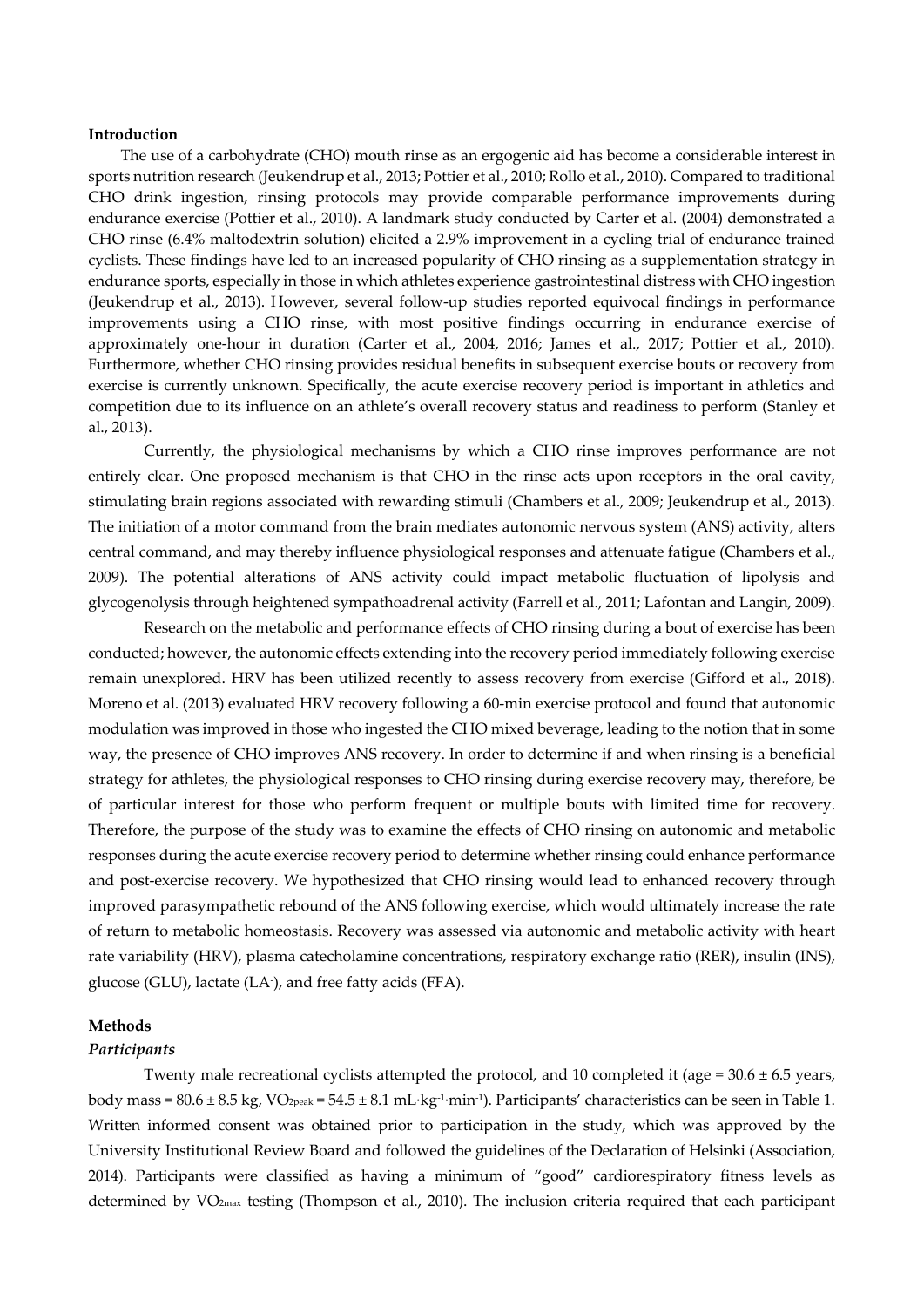trained at least twice per week for a minimum of one-hour each session. Those who reported having any orthopedic problems or were suffering from any cardiovascular, pulmonary, or metabolic diseases, as determined through a health history questionnaire were excluded from the study. INSERT TABLE 1

## *Design and Procedures*

The study utilized a double-blind, placebo-controlled, randomized crossover design with subjects serving as their own control. Data remained blinded until all statistical operations were completed. The experimental test protocol can be seen in Figure 1. All data collection was performed in the Exercise Physiology Laboratory at the same time of day, between the hours of 5 and 10 AM, on three separate occasions with three to nine days between visits. The initial visit consisted of a review of the procedures, signing of the informed consent, completion of the health history questionnaire, anthropometric measurements, a VO<sub>2max</sub> test, and a five-minute familiarization period. The remaining two trials were performed with either the CHO or placebo (PLA) solutions being administered every 12.5% of work completed (8 total rinses) during the trial. Pre- and post-exercise measurements of HRV were collected through a heart rate monitor and RER measurements were collected with a metabolic cart. Concentrations of E, NE, INS, and FFA were obtained through blood sampling and LA- , GLU, hemoglobin, and hematocrit were measured via capillary puncture at pre-exercise (PRE), immediately post-exercise (IPE) and 30-min post-exercise (30-P). After baseline samples, participants engaged in a 5-min warm-up followed by the estimated 1-hour cycling work to completion trial (WCT) at the prescribed workloads. After the completion of the bout, designated blood draws, HRV markers, and RER were collected during a 30-min recovery period.

#### *Preliminary Testing (Anthropometric Measurements & VO2max Testing) & Familiarization Period*

Participants were required to fast for a period of 10-hours, abstain from alcohol and exercise for 24 hours, and avoid caffeine for 12-hours before testing sessions. During the first visit, anthropometric measurements were collected, and body composition was assessed using dual-energy x-ray absorptiometry (GE Lunar iDXA, Boston, MA).

 The Wmax test, as described by Kuipers et al. (1985), was performed on a cycle ergometer (Lode Excalibur Sport, LEM 9.4.4.0, Groningen, Netherlands) to determine maximal workload (Wmax), VO2max, and maximal heart rate (HRmax). The cycle ergometer was adjusted to the participants desired fit and the position was measured and repeated for all remaining visits. Participants began with a 5-min warm-up at 100 watts. Following the warm-up, the workload was increased by 50 watts every 2.5 minutes until the heart rate reached 160 beats per minute with a pedal rate which was maintained at ≥ 60 rpm. The workload was then increased by 25 watts every 2.5 minutes until the participant achieved volitional exhaustion. Expired gas fractions were sampled using a metabolic cart. Following the maximal exercise test which occurred during the first visit, participants were given a recovery period of self-selected duration. The cycle ergometer was then set to a linear mode based on the individual's calculated workload and participants were asked to pedal at the prescribed resistance for a period of 5 minutes in order to familiarize them with the linear mode of the ergometer.

Wmax for the one hour WCT was calculated according to the established protocol of Jeukendrup et al. (1996). Following this calculation, the total work for one hour was calculated (the average  $W_{\text{max}}$  of participants was  $353 \pm 8.1$ ) based on the following equations (Jeukendrup et al., 1996), which were equivalent to 75% W<sub>max</sub>: Total Work for the 1-hour WCT (J) =  $0.75 \times W_{\text{max}} \times 3600$ 

The cycle ergometer was set to the linear mode so that  $75\%$  W<sub>max</sub> would be obtained within one hour if participants pedaled at their preferred pedal rate for the entirety of the trial. In order to set the cycle ergometer to the linear mode during the WCT, the participants' linear factor  $(L)$  was calculated using the equation  $W =$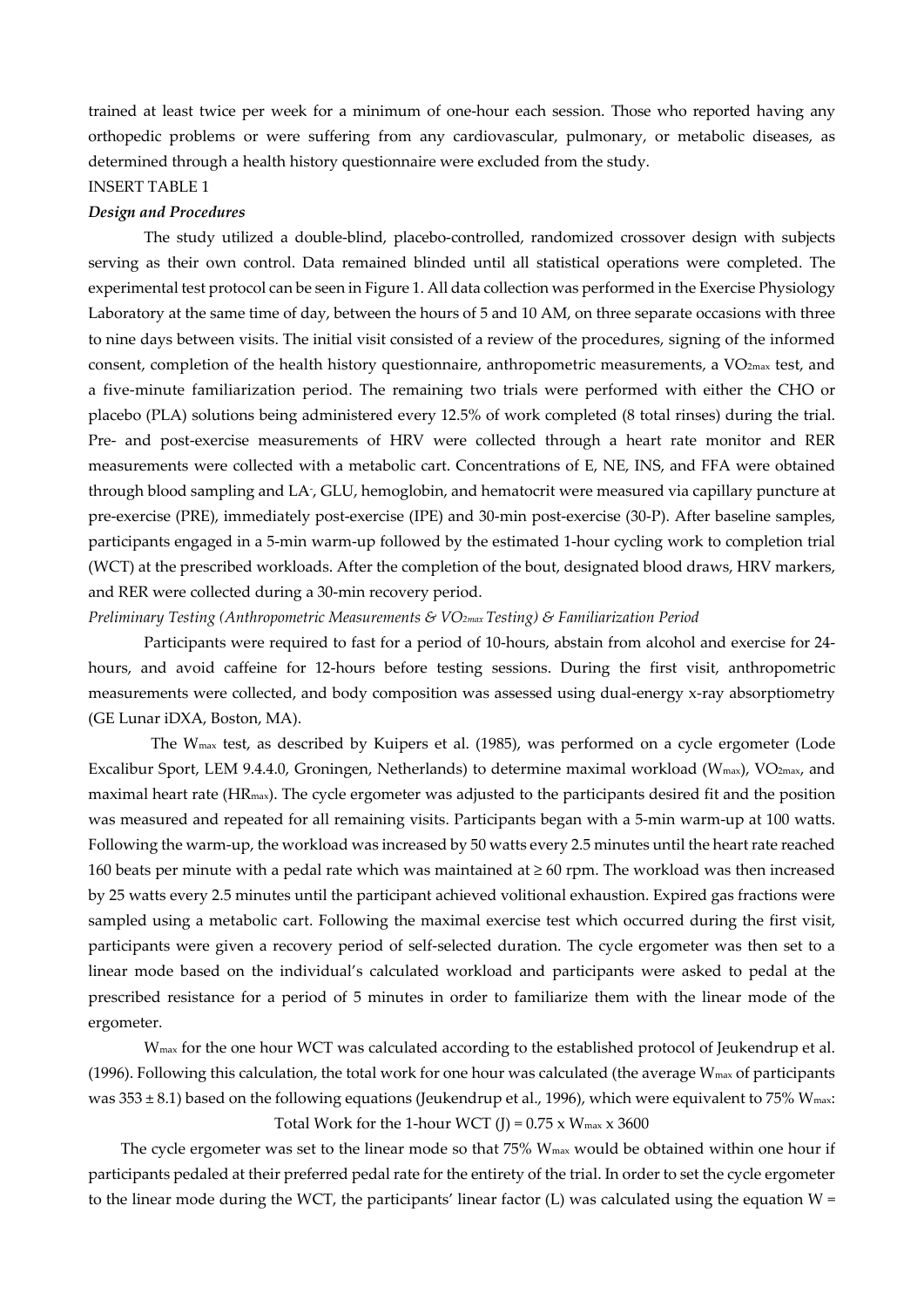$L \times (RPM)^2$ , with the RPM being equivalent to their preferred pedal rate, which was determined during the VO2max test. Participants were not required to maintain this rate and variations in time to completion (i.e., > 1 hour or < 1-hour) occurred. The average preferred pedal rate of cyclists within this study was  $82 \pm 5.8$  RPM and the calculated linear factor was  $0.04 \pm 0.01$ .

#### *Experimental Trials*

Participants kept a nutritional log for the 24-hour period leading up to their second visit and were asked to repeat these meals between trials. Upon arrival, participants were fitted with a heart rate monitor (Polar Team2, Bethpage, NY) to evaluate HRV and an oxygen consumption mask to measure RER via the metabolic cart (Parvomedics TrueOne® 2400, Sandy, UT), and asked to sit quietly in a dimly lit room for a 15 min period. Following the resting period, LA- , GLU, hematocrit, and hemoglobin were measured via capillary puncture and a 6 mL pre-exercise blood sample was taken.

Participants completed a standardized warm-up of 5 min with 100 watts at the WCT selected pedal rate (Jeukendrup et al., 1996). The ergometer then transitioned to the 1-hour WCT in the linear mode at their calculated workloads. Participants were instructed to complete the work as quickly as possible and they were provided with the same cycling simulation video without sound. After every 12.5% of the total work completed, the participants' HR and RPE were recorded (8 total time points). Following the WCT, HRV and RER were monitored during the 30-min seated recovery period and blood samples were taken at designated time points (IPE and 30-P).

#### *Carbohydrate Rinse Protocol*

Participants rinsed their mouths with either a commercially available CHO drink (Powerade®, Fruit Punch) or an artificially sweetened beverage as the placebo (Powerade Zero®, Kiwi Pineapple) in randomized order. In order to increase the difficulty for identifying the artificial sweetener, we selected two different flavors of sports drink. Commercially available drinks have been utilized in previous studies and demonstrated significant improvements in time to completion (Pottier et al., 2010). The concentration of the CHO solution selected for this study was 6.4%, which has been shown to improve performance (Carter et al., 2004; Chambers et al., 2009; Pottier et al., 2010) and diminished response to higher concentrations (Devenney et al., 2016; James et al., 2017). Artificial sweeteners have been used as a control solution in previous studies (Kumar et al., 2016; Pottier et al., 2010). A 25 mL bolus was measured into a cup and rinsed around the mouth following the completion of each 12.5% work segment and expectorated into a container. Rinse duration of five seconds was used (Carter et al., 2004; Pottier et al., 2010). Participants were able to drink water at two time points during the 1-hour WCT, in which they were allotted 30-s to consume up to 16 ounces of water. The water was provided 2-min after their third rinse and 2-min after their sixth rinse. The amount of water consumed during the first trial was measured and repeated during the second trial. The mouth rinse protocol is presented in Figure 2.

#### *Heart Rate Variability and Respiratory Exchange Ratio*

Participants were fitted with a heart rate monitor that was placed underneath the sternum, and a oneway breathing valve, mouthpiece, and nose clip were administered. The output of the breathing valve was connected to a metabolic cart (Parvomedics TrueOne® 2400, Sandy, UT). Recordings for HRV and RER were collected simultaneously in a quiet, dimly lit room to minimize external stimuli and participants were instructed to remain as still as possible while in a seated position. Two separate recordings were obtained throughout the second and the third visit; one 15-min recording taken prior to exercise (PRE) and one 30-min recording taken immediately post exercise (IPE). The recordings obtained were analyzed in 5-min segments: the PRE time point measured the last 5-min of the 15-min recording; the second recording (30-min) was divided into five POST segments at 5-10 min, 10-15 min, 15-20 min, 20-25 min, and 25-30 min.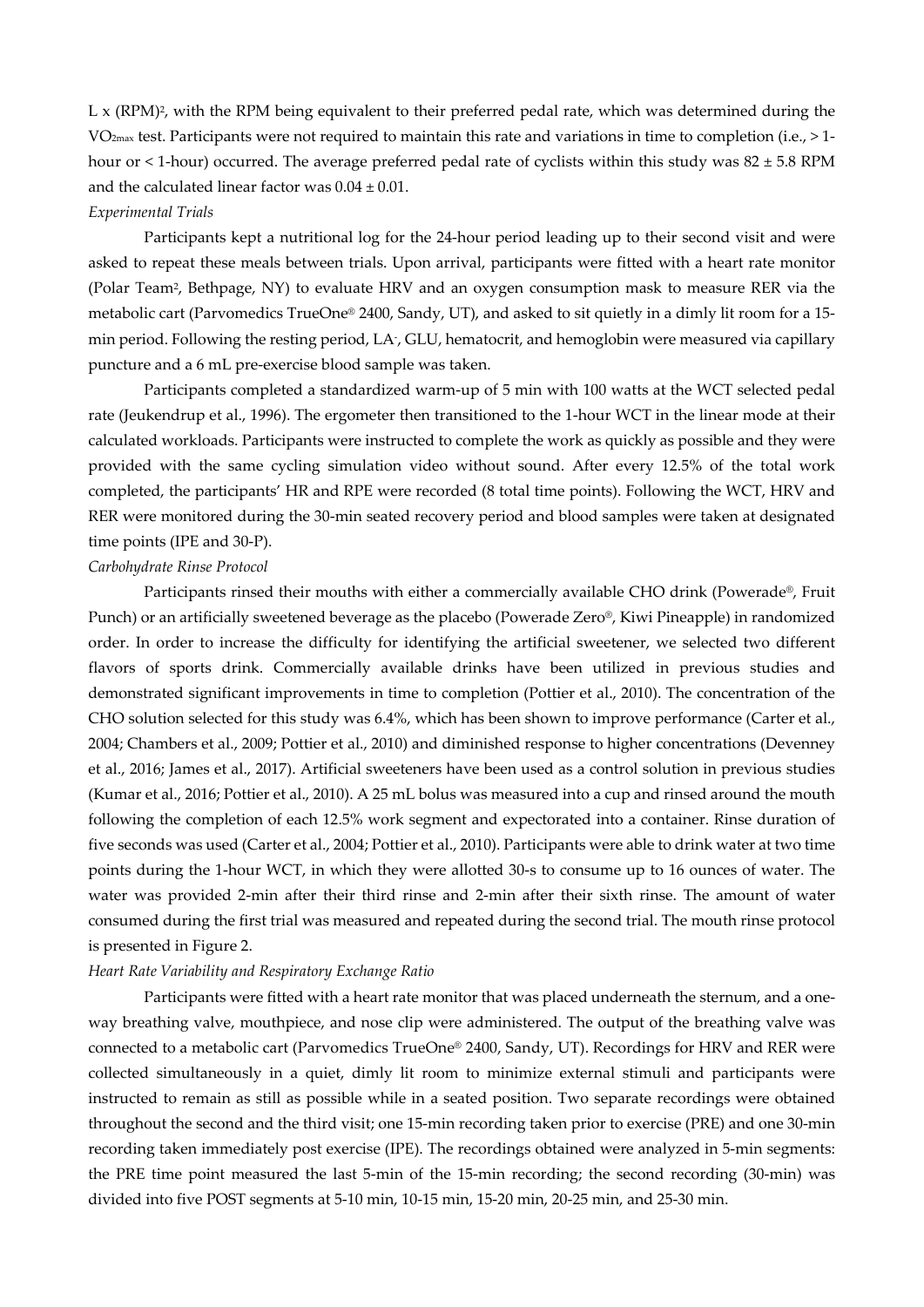#### *HRV Analysis*

HRV is the quantification of the variation between R-R intervals derived from an electrocardiogram or a beat-to-beat quantifying device (Stanley et al., 2013). HRV can be evaluated using the root mean square of successive N-N differences (RMSSD), which is a widely accepted marker of autonomic activity (Heffernan et al., 2006; Stanley et al., 2013). Analysis was completed through the Kubios HRV Software (Kubios, V 2.2, Joensuu, Finland).

#### *Blood Samples & Storage*

Blood samples were collected via venipuncture to determine concentrations of E, NE, INS, and FFA at pre-exercise (PRE), immediately post-exercise (IPE), and 30-min post exercise (30-P). The samples were collected in 6-mL heparinized tubes and immediately centrifuged at 2,500 rpm for 15 min. The samples were then aliquoted and stored at -80° until the assays were performed. Plasma concentrations of E and NE (Abnova KA3768), INS (Alpco Ultrasensitive Insulin) and FFA (Bioassay Systems EFFA-100) were assayed using ELISA kits. Plasma volume shifts that occurred with the exercise trial were accounted for by normalizing all samples based on the established protocols of Dill and Costill (1974). Measurements of GLU (Contour Next Link, Mishawaka, IN), LA- (Lactate Plus, Nova Biomedical, Waltham, MA), hematocrit and hemoglobin (Alere Hempoint H2, Waltham, MA) were obtained via capillary puncture.

#### *Statistical Analyses*

All data were analyzed with SPSS 24.0 (Chicago, Illinois). A Shapiro-Wilk test was performed to determine whether the HRV data set followed a normal distribution. If a violation of normality occurred, a natural logarithmic transformation was performed on RMSSD, reported as lnRMSSD (Kliszczewicz et al., 2016; Parekh and Lee, 2005). A series of trial x time repeated measures analysis of variance (ANOVA) were performed to compare the differences in the HR, lnRMSSD, RER, E, NE, INS, GLU, FFA, and LA- mean values.

Where violations of the sphericity assumption occurred, the Greenhouse-Geisser correction was used to adjust degrees of freedom. In the event of a significant F-ratio, main effects were further assessed by Bonferroni post-hoc analysis. Performance measures from both WCTs were analyzed using a paired samples *t*-test. Effect size (ES) of the mean differences was determined using Cohen's d and the magnitude of the ES was determined by the Hopkin's scale (Hopkins et al., 2009). A criterion alpha level of *p* ≤ 0.05 was used to determine statistical significance. All data are reported as mean ± standard deviation.

#### **Results**

Of the original 20 participants, ten completed all experimental trials with pre-exercise and post-exercise HRV and RER recordings along with the venipuncture procedures. Two participants were excluded due to their failure to meet the cardiorespiratory fitness inclusion criteria, three were excluded due to a vasovagal response to the venipuncture procedure, one withdrew due to illness experienced outside of the study, three were excluded due to their inability to complete the protocol, and one withdrew due to a scheduling conflict.

*Performance:* Performance outcome measures can be seen in Table 2. There were no differences in time to completion of the 1-hour WCT (*p* = 0.545). Furthermore, no differences were observed in the average heart rate (*p* = 0.366), maximal heart rate (*p* = 0.324), or average pedal rate (*p* = 0.736). There was no order effect observed in the 1-hour WCT ( $p = 0.258$ ).

*Ratings of Perceived Exertion (RPE) and Heart Rate*: There was no main effect of mouth rinse (*p* = 0.300, *p* = 0.813) or trial x time interaction ( $p = 0.356$ ,  $p = 0.516$ ) for the RPE or HR. However, the RPE and HR changed over the exercise trial ( $p = 0.011$ ,  $p = 0.002$ ). All RPE time points after the first rinse were significantly higher in both the CHO and PLA trials ( $p < 0.05$ ). Additionally, the HR was significantly elevated at IPE ( $p < 0.001$ ), but returned to pre-exercise values by 30-P ( $p = 0.05$ ).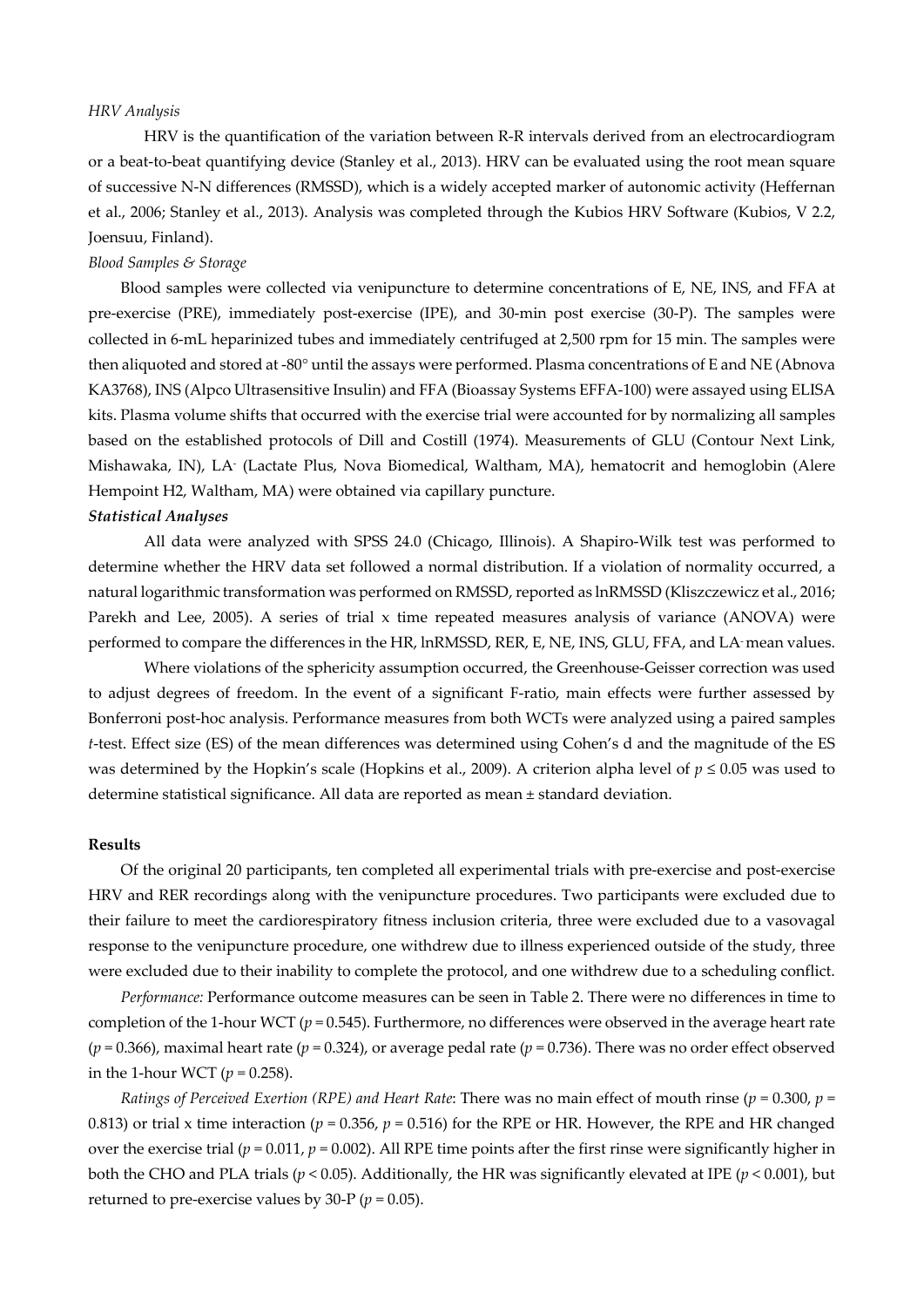*Heart Rate Variability:* lnRMSSD demonstrated no main effect ( $p = 0.822$ ) or interaction effect ( $p = 0.787$ ); however, a significant time effect occurred ( $p = 0.017$ ). lnRMSSD was significantly reduced at IPE ( $p = 0.028$ ) and did not return to pre-exercise values until 30-P (*p* = 0.061), indicating the reduction was due to the bout of exercise.

*Biomarkers:* There was no main effect ( $p = 0.168$ ) or interaction effect ( $p = 0.132$ ) for E concentrations. A significant time effect was observed ( $p < 0.001$ ). Pairwise comparisons revealed E was elevated at IPE ( $p = 0.001$ ) and returned to pre-exercise values by 30-P ( $p = 0.122$ ) in both the CHO and the PLA trial, indicating the observed elevation was due to the exercise bout. There was no main effect ( $p = 0.706$ ) or interaction effect ( $p = 0.706$ ) 0.684) for NE concentrations. A time effect was observed (*p* < 0.001) with a significant elevation occurring at IPE  $(p < 0.001)$  and remaining elevated at 30-P  $(p = 0.001)$ . FFA demonstrated a significant main effect  $(p = 0.006)$ and time effect ( $p = 0.003$ ); however, no interaction effect ( $p = 0.064$ ) was observed. RMANOVA revealed that FFA were significantly elevated immediately following exercise (*p* = 0.013), but returned to pre-exercise values by 30-P (*p* = 0.238). In LA- , there was no main effect (*p* = 0.758) or interaction effect (*p* = 0.302), but a time effect  $(p < 0.001)$  was observed. LA<sup>-</sup> was significantly elevated at IPE  $(p < 0.001)$  and 30-P  $(p < 0.001)$  due to the bout of exercise. Insulin demonstrated no main effect ( $p = 0.706$ ), time effect ( $p = 0.408$ ) or interaction effect ( $p =$ 0.783). Furthermore, there was no main effect ( $p = 0.799$ ), time effect ( $p = 0.384$ ) or interaction effect ( $p = 0.113$ ) for GLU, indicating that both INS and GLU were unaffected by supplementation. Mean values ± SD for all biomarkers are presented in Table 3.

#### INSERT TABLE 3

*Respiratory Exchange Ratio:* There was no main effect (*p* = 0.053) or interaction effect (*p* = 0.219) observed in RER values; however, a time effect did occur ( $p = 0.004$ ). RER was significantly lower at the post 15-20 min time point when compared to pre-exercise values.

#### **Discussion**

The primary purpose of this study was to examine the effect of CHO rinsing on physiological responses during the post-exercise recovery period, in order to determine whether CHO rinsing could be a potential strategy to augment recovery. Additionally, we sought to quantify the downstream metabolic and autonomic responses in an effort to better understand physiological alterations in response to the proposed central effect of the CHO rinse. Overall, the findings of the study displayed no enhancement in exercise performance during a 1-hour cycling WCT with the CHO rinse. In addition to having no impact on performance, various markers of autonomic and metabolic recovery demonstrated no alterations between the PLA and CHO trials. Our original hypothesis was not supported as biomarkers of parasympathetic responses were unchanged as a result of the CHO rinse. Plasma epinephrine concentrations and HRV indicated that post-exercise autonomic recovery (return to parasympathetic tone of the resting state) was not improved with the use of the CHO rinse. Furthermore, downstream metabolic biomarkers were unaltered with the use of a CHO rinse, with no differences between trials observed in the respiratory exchange ratio, free fatty acids, insulin, glucose, and lactate.

Initial research in CHO rinsing has focused primarily on performance with several studies showing 2.0-3.7% improvements in time to completion of a 1-hour WCT (Carter et al., 2004; Chambers et al., 2009; Pottier et al., 2010). The results of the current study did not indicate a statistically significant improvement in time to completion with the use of the CHO rinse. The overall mean differences showed an approximate 1.6% improvement  $($   $\sim$  1-min) with the use of the rinse. When examined individually, six of the ten participants completed the WCT more quickly with the use of the CHO rinse. Rollo et al. (2010) proposed that some individuals may respond to the CHO solution, leading to performance improvements, while others may not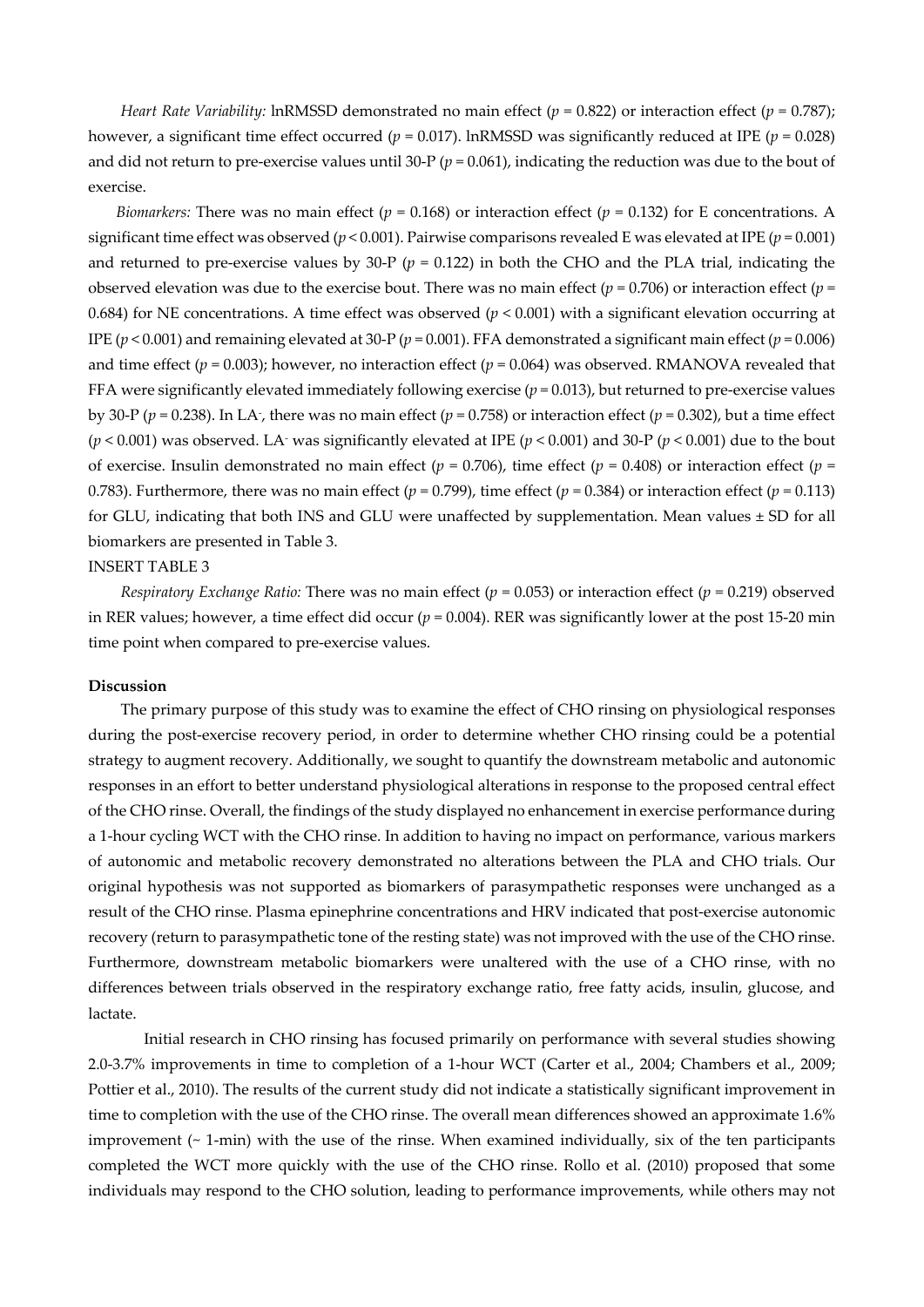(i.e., responders vs. non-responders). Previous studies demonstrating significant performance improvements utilized a sample with a greater mean aerobic capacity, leading to our theory that higher VO2max could be a potential factor in the individuals' ability to respond to the supplement. In further support of our findings, the sample within the study conducted by Kulaksiz et al. (2016) consisted of recreationally active individuals, while many studies demonstrating performance improvements with a CHO rinse were conducted in trained cyclists with a higher mean aerobic capacity (Carter et al., 2004; Chambers et al., 2009; Lane et al., 2012). Future research should seek to identify which factors may lead to an individual being classified as a responder or a non-responder to a CHO rinse to better determine which athletes will benefit from rinsing and enhance sports nutrition strategies.

Delayed parasympathetic recovery is an essential consideration for athletes, due to the relationship of decreased vagal activity and diminished exercise performance (Gifford et al., 2018). Autonomic recovery can be measured non-invasively through HRV parasympathetic specific markers and circulating sympathetic neurohormones E and NE (Buchheit et al., 2007; Stanley et al., 2013). The results of the current study demonstrated no improvements in lnRMSSD recovery following the use of a CHO rinse, leading to the rejection of the hypothesis that PNS rebound would result in improved recovery from exercise. Previous research has examined the response of HRV indices following the ingestion of a CHO solution and exhibited improvements in post-exercise recovery (Moreno et al., 2013); however, this response was not observed in the current study, suggesting that the ingestion of carbohydrate may be necessary to elicit changes in HRV. Furthermore, it is well established that fluctuations in autonomic activity result in alterations in the mobilization of FFA (Wolfe et al., 1990). Importantly, with the findings of the current study demonstrating no statistical differences in autonomic activity and subsequent circulating catecholamine concentrations, it is unsurprising that the mobilization of FFA was not different between trials

When evaluating the metabolic biomarker of blood glucose, there was no effect of the CHO rinse observed. Previous literature has explored the blood glucose response to CHO rinsing during exercise, none of which have demonstrated significant changes throughout the duration of the bout (Ispoglou et al., 2015; Pottier et al., 2010). For instance, Pottier et al. (2010) examined blood glucose throughout a 1-hour cycling WCT with the use of a 6.0% CHO solution and observed no changes in blood glucose concentrations throughout the exercise. Though we did not examine glucose during the exercise trial, our findings are suggestively in agreement with those of Pottier et al. (2010), because we did not see any changes between pre- and postexercise values with the CHO rinse. In further support of the findings of the current study, Ispoglou et al. (2015) examined glucose concentrations during a 1-hour cycling WCT with 4%, 6%, and 8% CHO solutions and saw no differences in percent change or mean concentrations of plasma glucose. This is indicative that performance improvements observed in previous research studies are unlikely to be the result of alterations in glucose concentrations.

Insulin is an important biomarker of metabolism involved in glucose regulation that has yet to be evaluated during the post-CHO rinse recovery period (James et al., 2017; Just et al., 2008; Rollo et al., 2008). The studies which have examined the insulin response to CHO rinsing have done so under resting conditions or during the exercise protocol. Just et al. (2008) observed a significant elevation in insulin concentrations for five minutes following taste stimulation with sucrose in a rested state. In contrast to those findings, a study by Rollo et al. (2008) examined changes in plasma insulin and saw no differences among insulin concentrations following the rinsing of a 6.4% CHO solution over a one-hour period. Our findings are consistent with those of Rollo et al. (2008) with no differences detected between the conditions.

Although the current study was carefully designed and implemented, it is not without limitations. The sample size resulted in the study being underpowered due to the difficulty in recruiting participants who met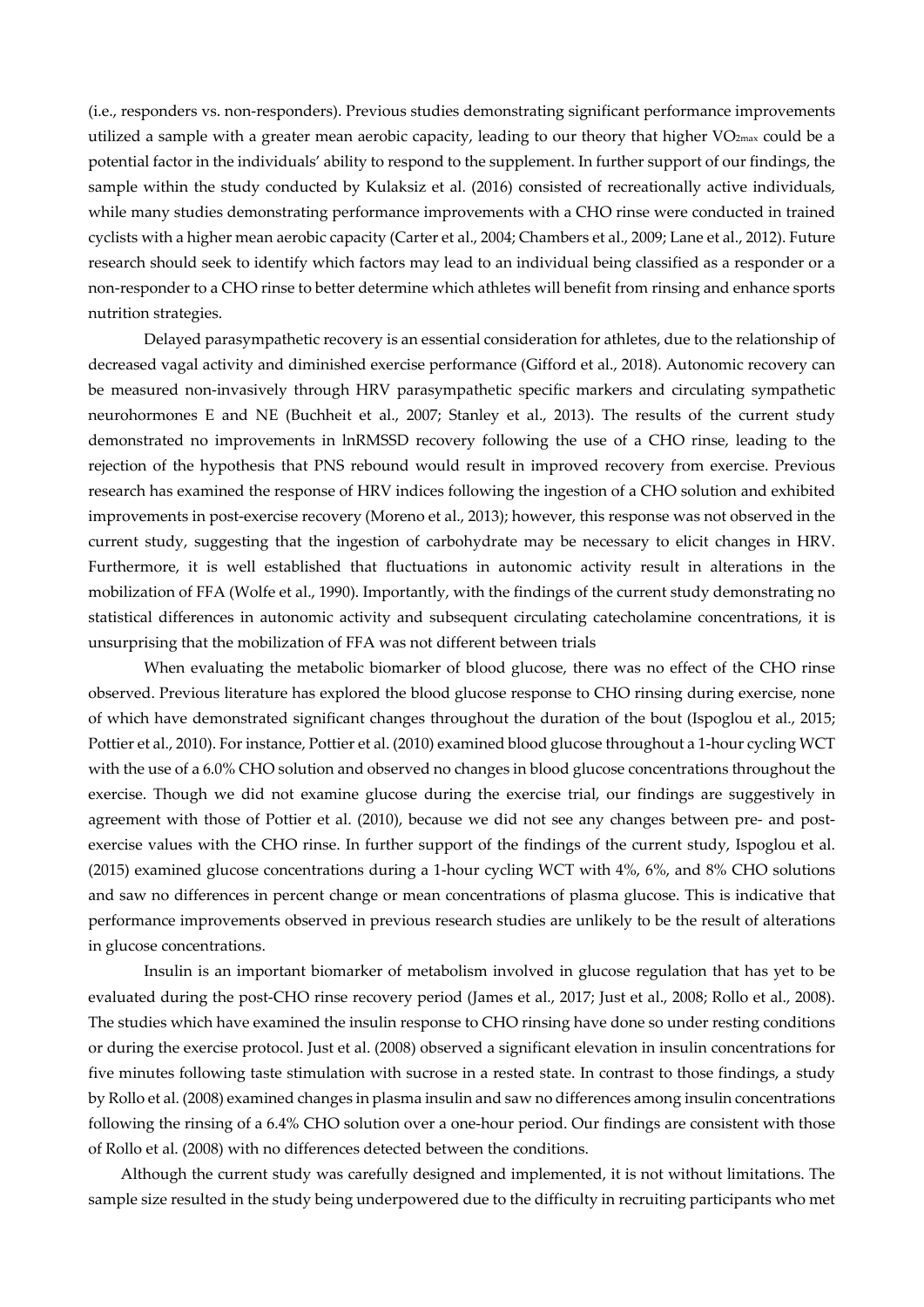the inclusion criteria and were able to complete the entire protocol. Furthermore, in an effort to minimize the time commitment of participants we limited the number of trials, although the study would have benefitted from four trials: control (no water), water, CHO rinse, and PLA. Future research should implement all four trials to identify the potential physiological impact of the use of the CHO rinse.

The findings of the current study demonstrated no statistically significant performance improvements in time-to-completion of the cycling bout. However, in order to further examine the potential of responders vs. non-responders, future directions of research in CHO rinsing should examine individuals with various levels of VO2max. Additionally, no statistical differences in autonomic or metabolic function were observed between the CHO rinse and the placebo trial, resulting in the rejection of our original hypothesis. As a result, the use of a CHO rinse to improve post-exercise autonomic recovery does not appear to be a beneficial sports nutrition strategy.

#### **References**

- Association, G. A. o. t. W. M. (2014). World Medical Association Declaration of Helsinki: ethical principles for medical research involving human subjects. *The Journal of the American College of Dentists, 81*(3), 14.
- Buchheit, M., Papelier, Y., Laursen, P. B., & Ahmaidi, S. (2007). Noninvasive assessment of cardiac parasympathetic function: postexercise heart rate recovery or heart rate variability? *American Journal of Physiology-Heart and Circulatory Physiology, 293*(1), H8-H10.
- Carter, J. M., Jeukendrup, A. E., & Jones, D. A. (2004). The effect of carbohydrate mouth rinse on 1-h cycle time trial performance. *Medicine and Science in Sports and Exercise, 36*(12), 2107-2111.
- Chambers, E., Bridge, M., & Jones, D. (2009). Carbohydrate sensing in the human mouth: effects on exercise performance and brain activity. *The Journal of Physiology, 587*(8), 1779-1794.
- Devenney, S., Collins, K., & Shortall, M. (2016). Effects of various concentrations of carbohydrate mouth rinse on cycling performance in a fed state. *European Journal of Sport Science, 16*(8), 1073-1078.
- Dill, D. B., & Costill, D. L. (1974). Calculation of percentage changes in volumes of blood, plasma, and red cells in dehydration. *Journal of Applied Physiology, 37*(2), 247-248.
- Farrell, P. A., Joyner, M., & Caiozzo, V. (2011). *ACSM's Advanced Exercise Physiology*. Wolters Kluwer Health Adis (ESP).
- Gifford, R. M., Boos, C. J., Reynolds, R. M., & Woods, D. R. (2018). Recovery time and heart rate variability following extreme endurance exercise in healthy women. *Physiological Reports, 6*(21), e13905.
- Heffernan, K. S., Kelly, E. E., Collier, S. R., & Fernhall, B. (2006). Cardiac autonomic modulation during recovery from acute endurance versus resistance exercise. *European Journal of Cardiovascular Prevention & Rehabilitation, 13*(1), 80-86.
- Hopkins, W., Marshall, S., Batterham, A., & Hanin, J. (2009). Progressive statistics for studies in sports medicine and exercise science. *Medicine and Science in Sports and Exercise, 41*(1), 3.
- Ispoglou, T., O'Kelly, D., Angelopoulou, A., Bargh, M., O'Hara, J. P., & Duckworth, L. C. (2015). Mouth rinsing with carbohydrate solutions at the postprandial state fail to improve performance during simulated cycling time trials. *The Journal of Strength & Conditioning Research, 29*(8), 2316-2325.
- James, R. M., Ritchie, S., Rollo, I., & James, L. J. (2017). No dose response effect of carbohydrate mouth rinse on cycling time-trial performance. *International Journal of Sport Nutrition and Exercise Metabolism, 27*(1), 25-31.
- Jeukendrup, A., Saris, W. H., Brouns, F., & Kester, A. D. (1996). A new validated endurance performance test. *Medicine and Science in Sports and Exercise, 28*(2), 266-270.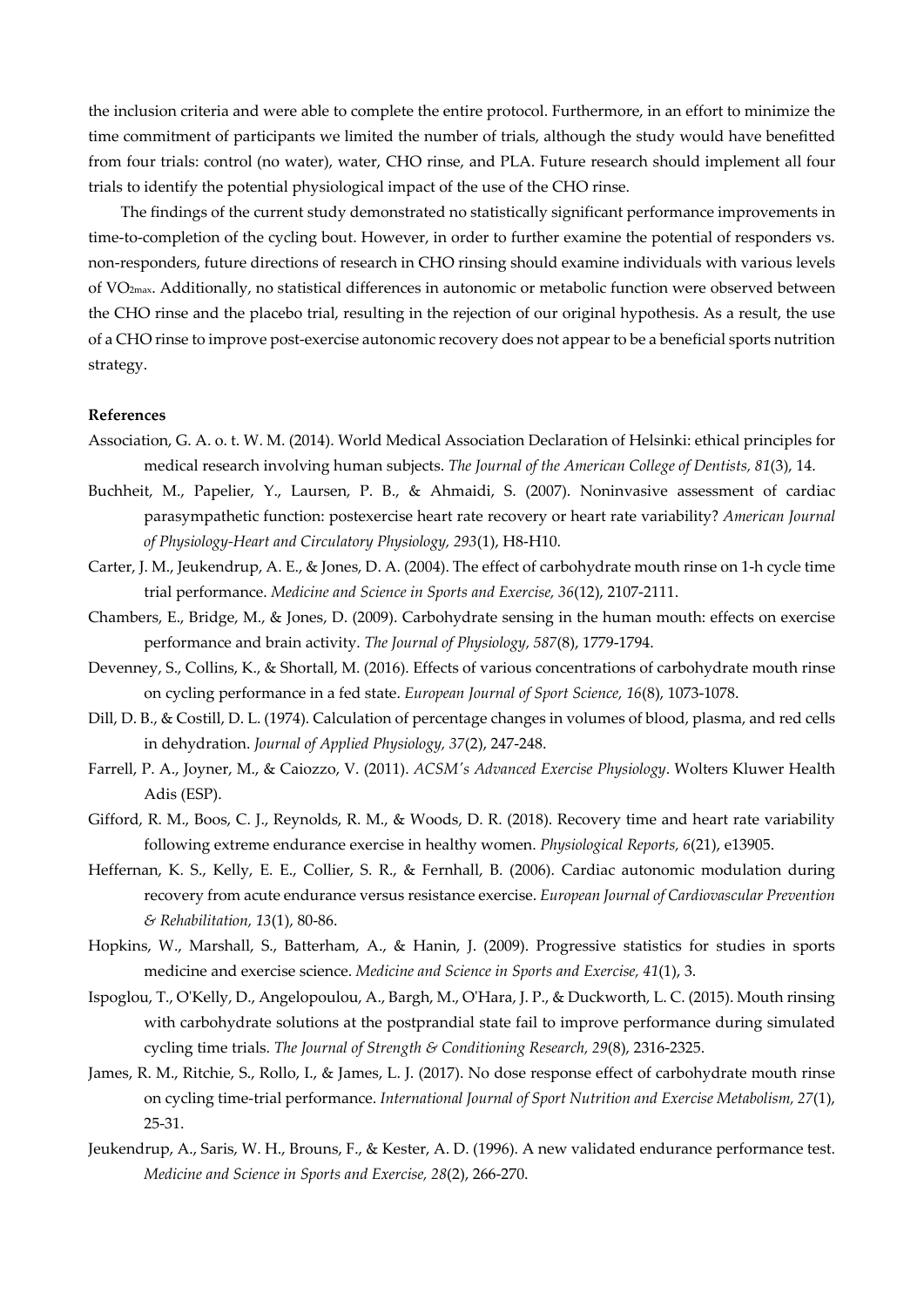- Jeukendrup, A. E., Rollo, I., & Carter, J. M. (2013). Carbohydrate mouth rinse: performance effects and mechanisms. *Sports Science Exchange, 26*(118), 1-8.
- Just, T., Pau, H. W., Engel, U., & Hummel, T. (2008). Cephalic phase insulin release in healthy humans after taste stimulation? *Appetite, 51*(3), 622-627.
- Kliszczewicz, B. M., Esco, M. R., Quindry, J. C., Blessing, D. L., Oliver, G. D., Taylor, K. J., & Price, B. M. (2016). Autonomic responses to an acute bout of high-intensity body weight resistance exercise vs. treadmill running. *The Journal of Strength & Conditioning Research, 30*(4), 1050-1058.
- Kuipers, H., Verstappen, F., Keizer, H., Geurten, P., & Van Kranenburg, G. (1985). Variability of aerobic performance in the laboratory and its physiologic correlates. *International Journal of Sports Medicine, 6*(04), 197-201.
- Kulaksız, T. N., Koşar, Ş. N., Bulut, S., Güzel, Y., Willems, M. E. T., Hazir, T., & Turnagöl, H. H. (2016). Mouth rinsing with maltodextrin solutions fails to improve time trial endurance cycling performance in recreational athletes. *Nutrients, 8*(5), 269.
- Kumar, N., Wheaton, L. A., Snow, T. K., & Millard-Stafford, M. (2016). Carbohydrate ingestion but not mouth rinse maintains sustained attention when fasted. *Physiology & Behavior, 153*, 33-39.
- Lafontan, M., & Langin, D. (2009). Lipolysis and lipid mobilization in human adipose tissue. *Progress in Lipid Research, 48*(5), 275-297.
- Lane, S. C., Bird, S. R., Burke, L. M., & Hawley, J. A. (2012). Effect of a carbohydrate mouth rinse on simulated cycling time-trial performance commenced in a fed or fasted state. *Applied Physiology, Nutrition, and Metabolism, 38*(2), 134-139.
- Moreno, I. L., Pastre, C. M., Ferreira, C., de Abreu, L. C., Valenti, V. E., & Vanderlei, L. C. M. (2013). Effects of an isotonic beverage on autonomic regulation during and after exercise. *Journal of the International Society of Sports Nutrition, 10*(1), 2.
- Parekh, A., & Lee, C. M. (2005). Heart rate variability after isocaloric exercise bouts of different intensities. *Medicine and Science in Sports and Exercise, 37*(4), 599-605.
- Pottier, A., Bouckaert, J., Gilis, W., Roels, T., & Derave, W. (2010). Mouth rinse but not ingestion of a carbohydrate solution improves 1-h cycle time trial performance. *Scandinavian Journal of Medicine & Science in Sports, 20*(1), 105-111.
- Rollo, I., Cole, M., Miller, R., & Williams, C. (2010). Influence of mouth rinsing a carbohydrate solution on 1-h running performance. *Medicine and Science in Sports and Exercise, 42*(4), 798-804.
- Rollo, I., Williams, C., Gant, N., & Nute, M. (2008). The influence of carbohydrate mouth rinse on self-selected speeds during a 30-min treadmill run. *International Journal of Sport Nutrition and Exercise Metabolism, 18*(6), 585-600.
- Stanley, J., Peake, J. M., & Buchheit, M. (2013). Cardiac parasympathetic reactivation following exercise: implications for training prescription. *Sports Medicine, 43*(12), 1259-1277.
- Thompson, W., Gordon, N., & Pescatello, L. (2010). American College of Sports Medicine's guidelines for exercise testing and prescription.
- Wolfe, R. R., Klein, S., Carraro, F., & Weber, J.-M. (1990). Role of triglyceride-fatty acid cycle in controlling fat metabolism in humans during and after exercise. *American Journal of Physiology-Endocrinology and Metabolism, 258*(2), E382-E389.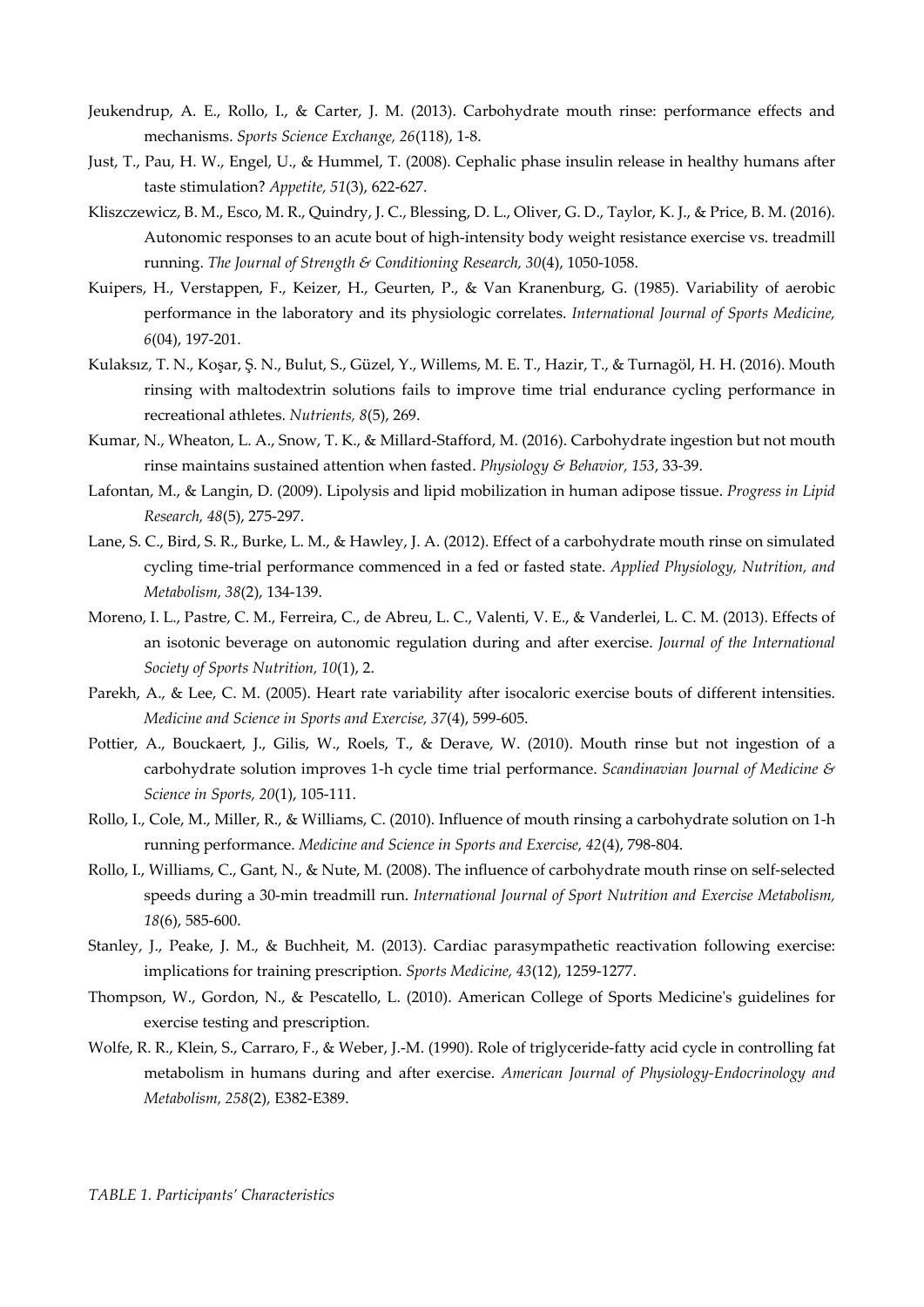| Characteristic           | Values $\pm$ SD |  |  |  |
|--------------------------|-----------------|--|--|--|
| Age (yrs)                | $30.6 \pm 6.5$  |  |  |  |
| Height (cm)              | $180 \pm 5.4$   |  |  |  |
| Body mass (kg)           | $80.6 \pm 8.5$  |  |  |  |
| Body Fat (%)             | $17.7 \pm 4.5$  |  |  |  |
| $W_{\text{max}}(W)$      | $353.1 \pm 8.1$ |  |  |  |
| $VO2max (mL·kg-1·min-1)$ | $54.4 \pm 8.1$  |  |  |  |

*\*N = 10; Values presented as mean* ± *SD.* 

### *TABLE 2. Performance Measures*

| Marker                   | 1-hour WCT     |                |  |  |
|--------------------------|----------------|----------------|--|--|
|                          | <b>CHO</b>     | <b>PLA</b>     |  |  |
| Time to Completion (min) | $69.6 \pm 6.2$ | $68.5 \pm 5.1$ |  |  |
| Average Heart Rate (bpm) | $160 \pm 18$   | $164 \pm 14$   |  |  |
| Average Pedal Rate (RPM) | $76.8 \pm 6$   | $76.0 \pm 5$   |  |  |
| Maximum Heart Rate (bpm) | $178 \pm 18$   | $179 \pm 14$   |  |  |

 $n = 10$ ; Values presented as mean  $\pm$  SD. *\*Significantly different between trials.*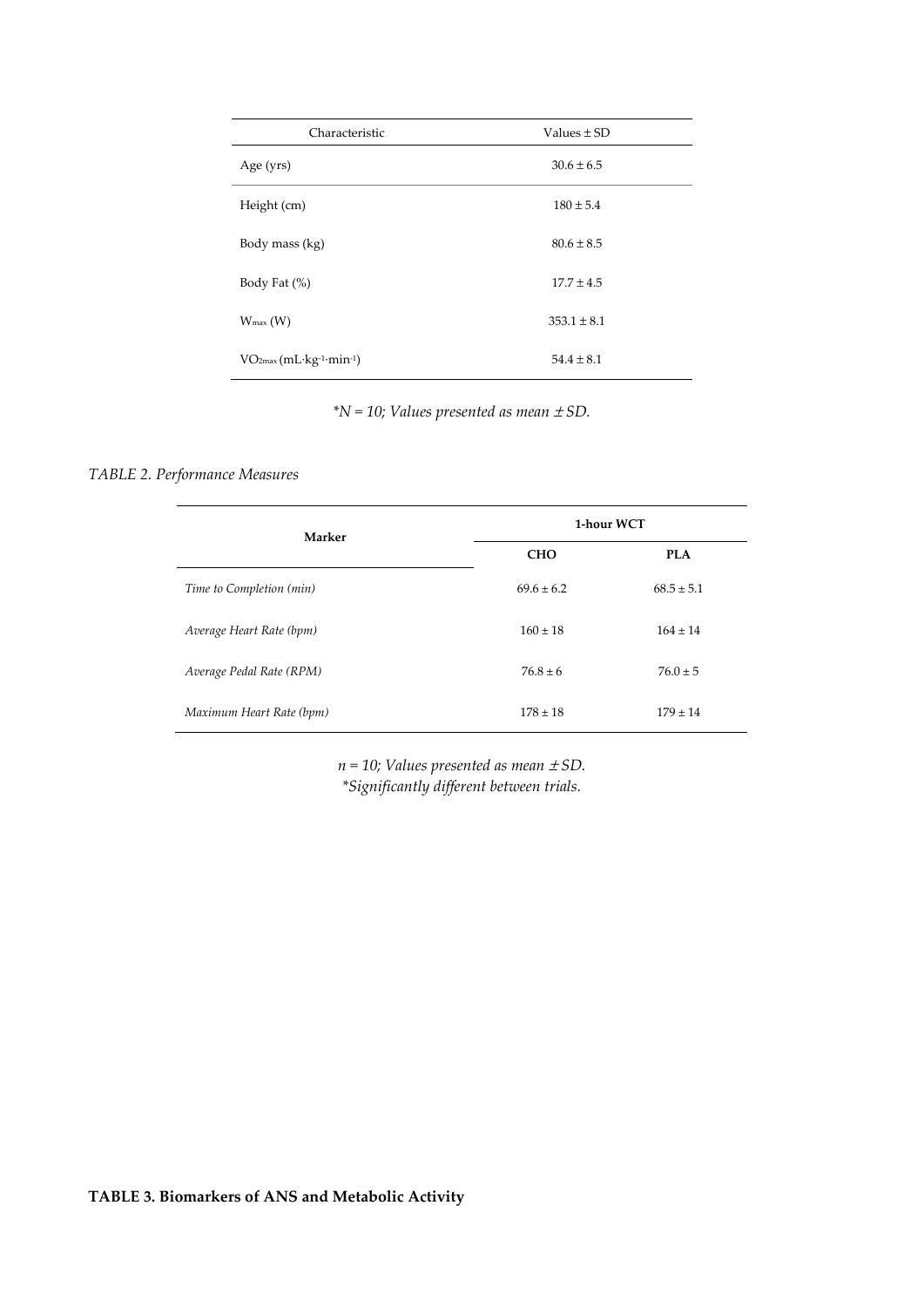| Marker             |                     | $\boldsymbol{p}$ | Effect      | <b>CHO</b>           | $\boldsymbol{p}$ | Effect              | <b>Trial</b>     | Effect      |
|--------------------|---------------------|------------------|-------------|----------------------|------------------|---------------------|------------------|-------------|
|                    | <b>PLA</b>          |                  | <b>Size</b> |                      |                  | <b>Size</b>         | $\boldsymbol{p}$ | <b>Size</b> |
| $E(pg·mL^{-1})$    |                     |                  |             |                      |                  |                     |                  |             |
| PRE                | $62.7 \pm 19.1$     |                  |             | $57.4 \pm 15.9$      |                  |                     | 0.339            | 0.149       |
| <b>IPE</b>         | $143.8 \pm 27.6^*$  | 0.000            | 0.863       | $176.1 \pm 63.5^*$   | 0.000            | 0.788               |                  |             |
| $30-P$             | $72.3 \pm 24.7$     | 1.000            | 0.212       | $84.1 \pm 14.6$      | 0.022            | 0.658               |                  |             |
| $NE (pg·mL^{-1})$  |                     |                  |             |                      |                  |                     |                  |             |
| PRE                | $589.2 \pm 175.1$   |                  |             | $659.5 \pm 212.3$    |                  |                     | 0.117            | 0.178       |
| <b>IPE</b>         | $1932.5 \pm 597.6*$ | 0.000            | 0.836       | $1912.4 \pm 340.1^*$ | 0.000            | 0.911               |                  |             |
| $30-P$             | $1142.8 \pm 476.9*$ | 0.011            | 0.610       | $1242.7 \pm 416.0*$  | 0.001            | 0.619               |                  |             |
| $INS(\mu I U/mL)$  |                     |                  |             |                      |                  |                     |                  |             |
| PRE                | $41.1 \pm 19.1$     | $---$            | ---         | $38.2 \pm 16.2$      | ---              | $---$               | 0.421            | 0.082       |
| <b>IPE</b>         | $44.5 \pm 31.4$     | 1.000            | 0.065       | $47.9 \pm 25.3$      | 0.823            | 0.223               |                  |             |
| $30-P$             | $46.9 \pm 33.3$     | 1.000            | 0.106       | $41.8 \pm 25.5$      | 1.000            | 0.084               |                  |             |
| $GLU$ ( $mmol·L$ ) |                     |                  |             |                      |                  |                     |                  |             |
| PRE                | $5.6 \pm 0.3$       | $---$            | ---         | $5.5\pm0.3$          | ---              | $---$               | 0.356            | 0.164       |
| <b>IPE</b>         | $5.1\pm0.4$         | 0.021            | 0.491       | $5.4 \pm 0.7$        | 0.657            | 0.087               |                  |             |
| $30-P$             | $5.5 \pm 0.5$       | 0.779            | 0.055       | $5.4 \pm 0.7$        | 0.516            | 0.091               |                  |             |
| $LA- (mmol·L)$     |                     |                  |             |                      |                  |                     |                  |             |
| PRE                | $0.85\pm0.48$       |                  |             | $0.71\pm0.35$        |                  | $\qquad \qquad - -$ | 0.143            | 0.164       |
| <b>IPE</b>         | $3.88 \pm 2.13*$    | 0.004            | 0.700       | $3.70 \pm 1.91*$     | 0.001            | 0.737               |                  |             |
| $30-P$             | $1.21 \pm 0.23$     | 0.080            | 0.431       | $1.27\pm0.49$        | 0.000            | 0.549               |                  |             |
| $FFA(\mu M)$       |                     |                  |             |                      |                  |                     |                  |             |
| PRE                | $111.5 \pm 26.9$ #  | $---$            | ---         | $102.9 \pm 54.2$ #   | ---              | ---                 | 0.547            | 0.099       |
| <b>IPE</b>         | $175.6 \pm 39.4**$  | 0.000            | 0.687       | $312.2 \pm 132.9$ *# | 0.005            | 0.718               |                  |             |
| $30-P$             | $115.9 \pm 31.7$ #  | 0.733            | 0.075       | $212.1 \pm 156.5#$   | 0.062            | 0.423               |                  |             |

Markers of plasma catecholamines are represented as epinephrine (E) and norepinephrine (NE), Markers of metabolic activity are represented as insulin (INS), glucose (GLU), lactate (LA- ), and free fatty acids (FFA).

All data are presented as Means ± SD. Trial *p* indicates statistical comparison between PRE values of PLA and CHO.

**\* Indicates significantly different from PRE time point. # Indicates a significant main effect. PRE = before exercise; IPE = immediately after exercise; 30-P = 30-minutes after cessation of exercise.**



**Figure 1. Experimental Design**